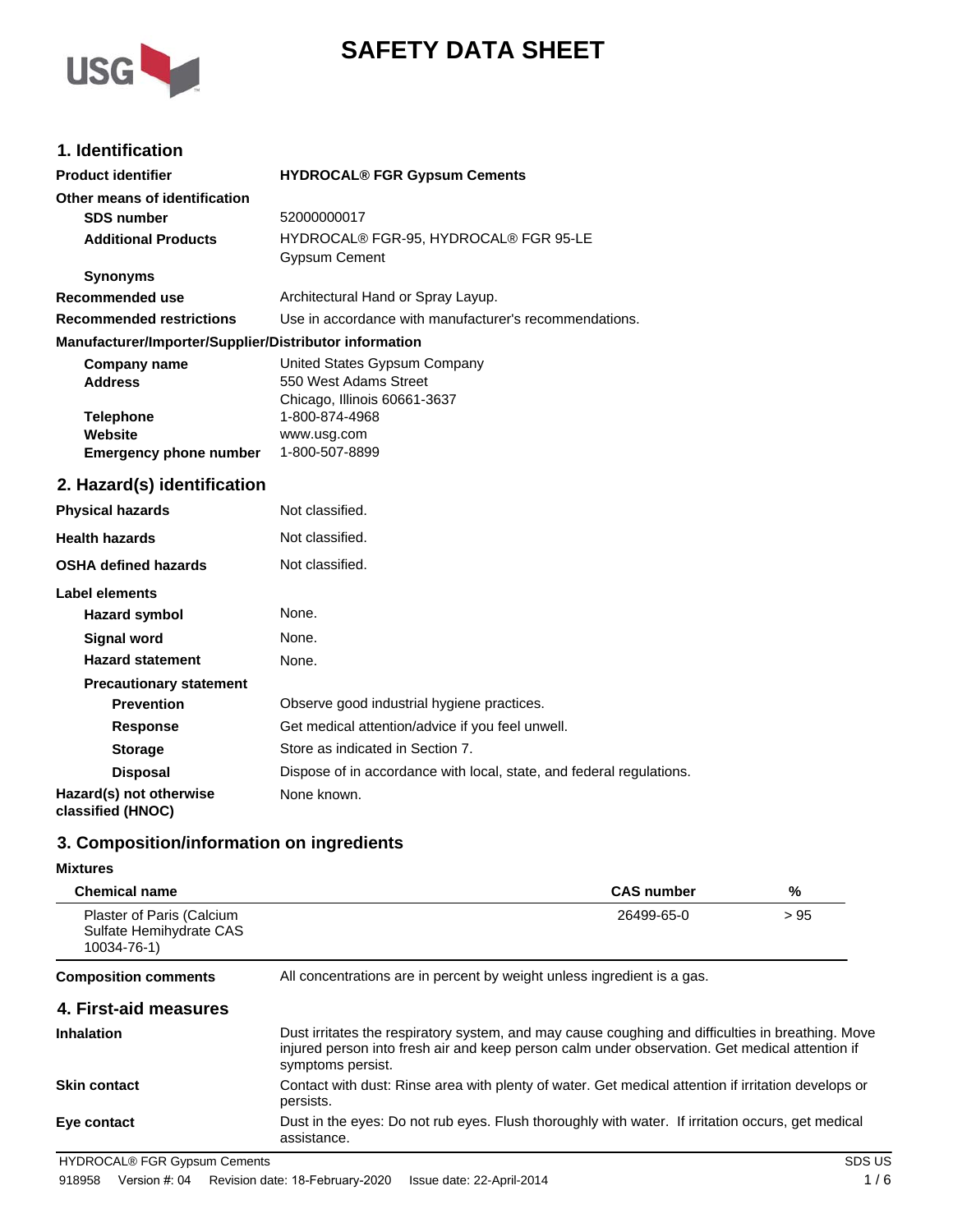| Ingestion                                                                    | Plaster of Paris hardens and if ingested may result in stomach and intestinal blockage. Drinking<br>gelatin solutions or large volumes of water may delay setting.                                                        |
|------------------------------------------------------------------------------|---------------------------------------------------------------------------------------------------------------------------------------------------------------------------------------------------------------------------|
| <b>Most important</b><br>symptoms/effects, acute and<br>delayed              | Under normal conditions of intended use, this product is not expected to be a health risk. Dust may<br>irritate throat and respiratory system and cause coughing.                                                         |
| Indication of immediate<br>medical attention and special<br>treatment needed | Provide general supportive measures and treat symptomatically.                                                                                                                                                            |
| <b>General information</b>                                                   | Ensure that medical personnel are aware of the material(s) involved.                                                                                                                                                      |
| 5. Fire-fighting measures                                                    |                                                                                                                                                                                                                           |
| Suitable extinguishing media                                                 | Use fire-extinguishing media appropriate for surrounding materials.                                                                                                                                                       |
| Unsuitable extinguishing<br>media                                            | Not applicable.                                                                                                                                                                                                           |
| Specific hazards arising from<br>the chemical                                | Not a fire hazard.                                                                                                                                                                                                        |
| Special protective equipment<br>and precautions for firefighters             | Selection of respiratory protection for firefighting: follow the general fire precautions indicated in<br>the workplace. Self-contained breathing apparatus and full protective clothing must be worn in<br>case of fire. |
| <b>Fire-fighting</b><br>equipment/instructions                               | Use standard firefighting procedures and consider the hazards of other involved materials.                                                                                                                                |
| <b>Specific methods</b>                                                      | Cool material exposed to heat with water spray and remove it if no risk is involved.                                                                                                                                      |
|                                                                              |                                                                                                                                                                                                                           |

## **6. Accidental release measures**

| <b>Personal precautions,</b><br>protective equipment and<br>emergency procedures | See Section 8 of the SDS for Personal Protective Equipment.                                                                                                                                                                            |
|----------------------------------------------------------------------------------|----------------------------------------------------------------------------------------------------------------------------------------------------------------------------------------------------------------------------------------|
| Methods and materials for<br>containment and cleaning up                         | Vacuum up the spilled material. Vacuums used for this purpose should be equipped with HEPA<br>filters. Containers must be labeled. Collect in approved containers and seal securely. For waste<br>disposal, see Section 13 of the SDS. |
| <b>Environmental precautions</b>                                                 | Avoid discharge to drains, sewers, and other water systems.                                                                                                                                                                            |
| 7. Handling and storage                                                          |                                                                                                                                                                                                                                        |
| <b>Precautions for safe handling</b>                                             | Minimize dust production when mixing, or opening and closing bags. Avoid inhalation of dust.                                                                                                                                           |

|                                 | Wear appropriate personal protective equipment. Wash hands after handling. Observe good<br>industrial hygiene practices and use appropriate lifting techniques. |
|---------------------------------|-----------------------------------------------------------------------------------------------------------------------------------------------------------------|
| Conditions for safe storage.    | Store in a cool, dry, well-ventilated place. Store away from incompatible materials. Avoid contact                                                              |
| including any incompatibilities | with acids, water, and moisture.                                                                                                                                |

## **8. Exposure controls/personal protection**

## **Occupational exposure limits**

### **US. OSHA Table Z-1 Limits for Air Contaminants (29 CFR 1910.1000)**

| <b>Components</b>                                                                       | <b>Type</b> | <b>Value</b>     | Form                 |
|-----------------------------------------------------------------------------------------|-------------|------------------|----------------------|
| Plaster of Paris (Calcium<br>Sulfate Hemihydrate CAS<br>10034-76-1) (CAS<br>26499-65-0) | <b>PEL</b>  | $5 \text{ mg/m}$ | Respirable fraction. |
|                                                                                         |             | 15 mg/m $3$      | Total dust.          |
| US. ACGIH Threshold Limit Values                                                        |             |                  |                      |
| <b>Components</b>                                                                       | <b>Type</b> | Value            | Form                 |
| Plaster of Paris (Calcium<br>Sulfate Hemihydrate CAS<br>$10034 - 76 - 1$ (CAS           | <b>TWA</b>  | 10 mg/m $3$      | Inhalable fraction.  |

10034-76-1) (CAS 26499-65-0)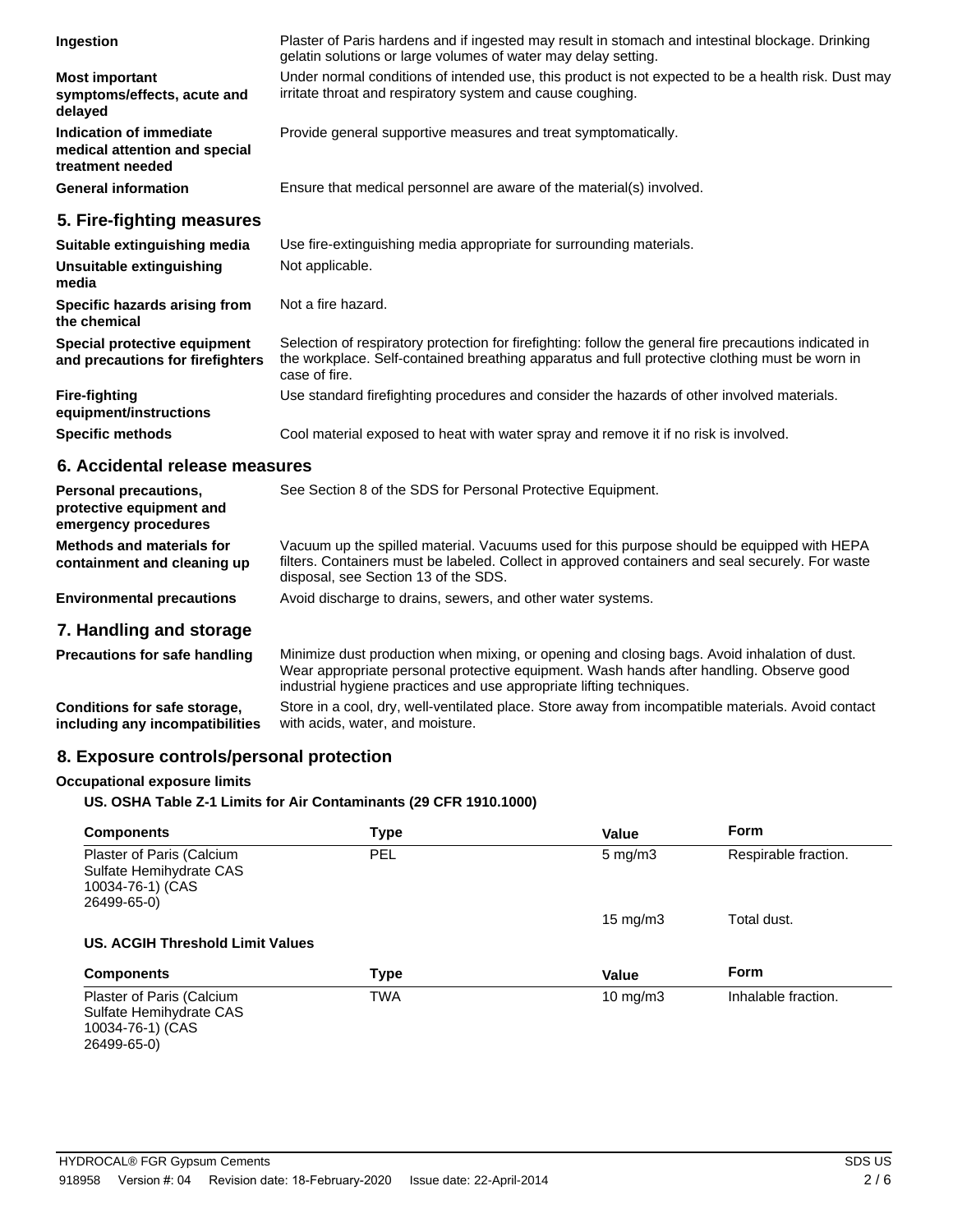### **US. NIOSH: Pocket Guide to Chemical Hazards**

| <b>Components</b>                                                                       | <b>Type</b>                                                                                                                                                                                                                                                                                                                                                                                                                                                                                                                                                                                                                                                                                              | Value        | <b>Form</b> |  |
|-----------------------------------------------------------------------------------------|----------------------------------------------------------------------------------------------------------------------------------------------------------------------------------------------------------------------------------------------------------------------------------------------------------------------------------------------------------------------------------------------------------------------------------------------------------------------------------------------------------------------------------------------------------------------------------------------------------------------------------------------------------------------------------------------------------|--------------|-------------|--|
| Plaster of Paris (Calcium<br>Sulfate Hemihydrate CAS<br>10034-76-1) (CAS<br>26499-65-0) | <b>TWA</b>                                                                                                                                                                                                                                                                                                                                                                                                                                                                                                                                                                                                                                                                                               | $5$ mg/m $3$ | Respirable. |  |
|                                                                                         |                                                                                                                                                                                                                                                                                                                                                                                                                                                                                                                                                                                                                                                                                                          | 10 mg/m $3$  | Total       |  |
| <b>Biological limit values</b>                                                          | No biological exposure limits noted for the ingredient(s).                                                                                                                                                                                                                                                                                                                                                                                                                                                                                                                                                                                                                                               |              |             |  |
| Appropriate engineering<br>controls                                                     | Provide sufficient ventilation for operations causing dust formation. Observe occupational<br>exposure limits and minimize the risk of exposure.                                                                                                                                                                                                                                                                                                                                                                                                                                                                                                                                                         |              |             |  |
|                                                                                         | Individual protection measures, such as personal protective equipment                                                                                                                                                                                                                                                                                                                                                                                                                                                                                                                                                                                                                                    |              |             |  |
| <b>Eye/face protection</b>                                                              | Wear approved safety goggles.                                                                                                                                                                                                                                                                                                                                                                                                                                                                                                                                                                                                                                                                            |              |             |  |
| <b>Skin protection</b>                                                                  |                                                                                                                                                                                                                                                                                                                                                                                                                                                                                                                                                                                                                                                                                                          |              |             |  |
| <b>Hand protection</b>                                                                  | It is a good industrial hygiene practice to minimize skin contact. For prolonged or repeated skin<br>contact use suitable protective gloves.                                                                                                                                                                                                                                                                                                                                                                                                                                                                                                                                                             |              |             |  |
| Other                                                                                   | Normal work clothing (long sleeved shirts and long pants) is recommended.                                                                                                                                                                                                                                                                                                                                                                                                                                                                                                                                                                                                                                |              |             |  |
| <b>Respiratory protection</b>                                                           | If engineering controls do not maintain airborne concentrations below recommended exposure<br>limits (where applicable) or to an acceptable level (in countries where exposure limits have not<br>been established), an approved respirator must be worn. Use a NIOSH/MSHA approved air<br>purifying respirator as needed to control exposure. Consult with respirator manufacturer to<br>determine respirator selection, use, and limitations. Use positive pressure, air-supplied respirator<br>for uncontrolled releases or when air purifying respirator limitations may be exceeded. Follow<br>respirator protection program requirements (OSHA 1910.134 and ANSI Z88.2) for all respirator<br>use. |              |             |  |
| <b>Thermal hazards</b>                                                                  | None.                                                                                                                                                                                                                                                                                                                                                                                                                                                                                                                                                                                                                                                                                                    |              |             |  |
| <b>General hygiene</b><br>considerations                                                | Always observe good personal hygiene measures, such as washing after handling the material<br>and before eating, drinking, and/or smoking. Routinely wash work clothing and protective<br>equipment separately from regular wash. Observe any medical surveillance requirements.                                                                                                                                                                                                                                                                                                                                                                                                                         |              |             |  |

## **9. Physical and chemical properties**

| Appearance                                   |                                    |
|----------------------------------------------|------------------------------------|
| <b>Physical state</b>                        | Solid.                             |
| Form                                         | Powder.                            |
| Color                                        | White to off-white.                |
| Odor                                         | Low to no odor.                    |
| <b>Odor threshold</b>                        | Not applicable.                    |
| рH                                           | $6 - 8$                            |
| <b>Melting point/freezing point</b>          | Not applicable.<br>Not applicable. |
| Initial boiling point and boiling<br>range   | Not applicable.                    |
| <b>Flash point</b>                           | Not applicable.                    |
| <b>Evaporation rate</b>                      | Not applicable.                    |
| <b>Flammability (solid, gas)</b>             | Not applicable.                    |
| Upper/lower flammability or explosive limits |                                    |
| <b>Flammability limit - lower</b><br>$(\% )$ | Not applicable.                    |
| <b>Flammability limit - upper</b><br>(%)     | Not applicable.                    |
| Explosive limit - lower (%)                  | Not applicable.                    |
| Explosive limit - upper (%)                  | Not applicable.                    |
| <b>Vapor density</b>                         | Not applicable.                    |
| <b>Relative density</b>                      | $2.96$ (H <sub>2</sub> O=1)        |
| Solubility(ies)                              |                                    |
| <b>Solubility (water)</b>                    | 0.15 - 0.4 g/100 g (H2O)           |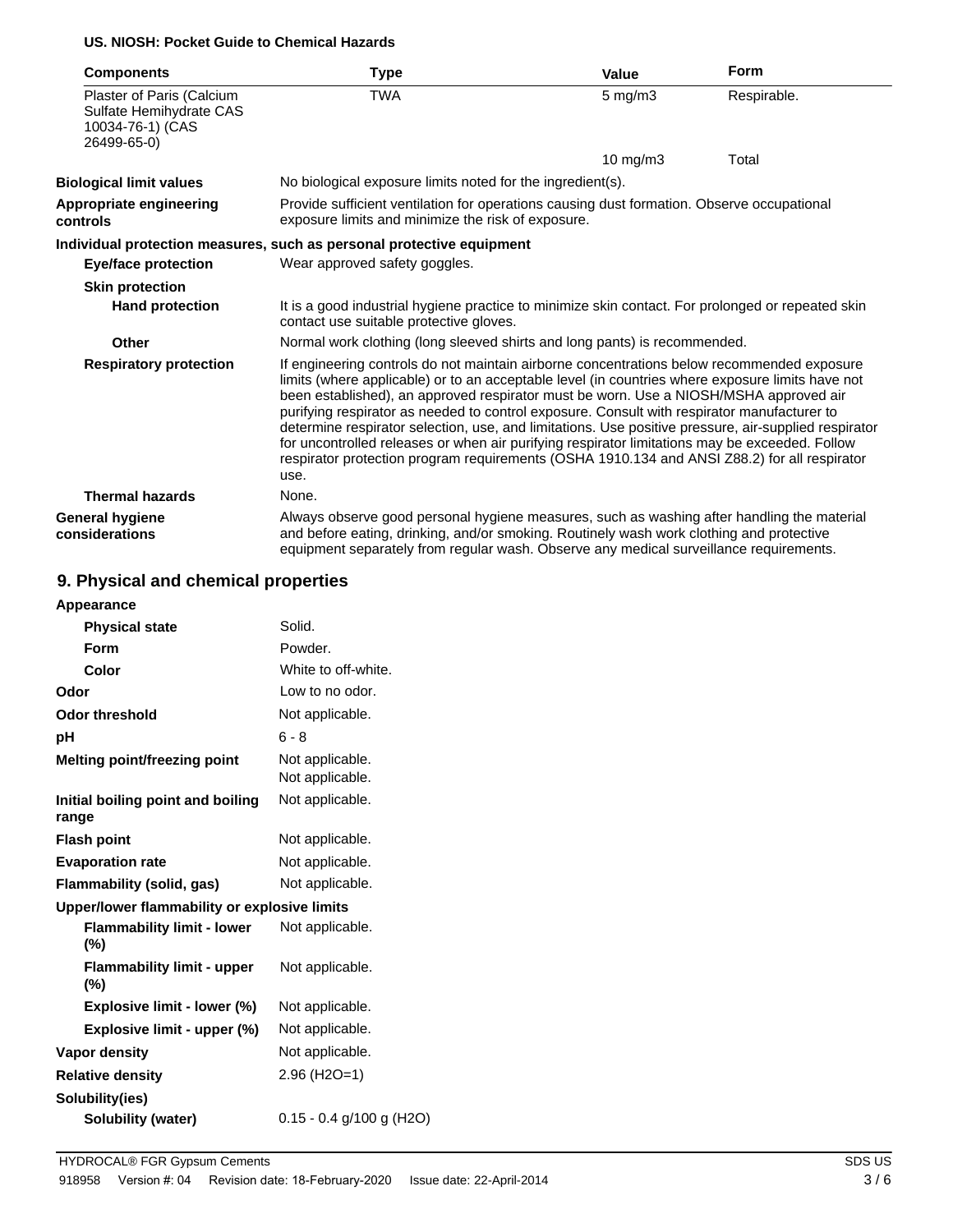| <b>Partition coefficient</b><br>(n-octanol/water) | Not applicable.              |
|---------------------------------------------------|------------------------------|
| <b>Auto-ignition temperature</b>                  | Not applicable.              |
| <b>Decomposition temperature</b>                  | 2642 °F (1450 °C)            |
| Viscosity                                         | Not applicable.              |
| <b>Other information</b>                          |                              |
| <b>Bulk density</b>                               | $55 - 70$ lb/ft <sup>3</sup> |
| <b>Particle size</b>                              | Varies.                      |
| VOC (Weight %)                                    | 0 %                          |

## **10. Stability and reactivity**

| <b>Reactivity</b>                            | Not available.                                                                                                                                                                                                                  |
|----------------------------------------------|---------------------------------------------------------------------------------------------------------------------------------------------------------------------------------------------------------------------------------|
| <b>Chemical stability</b>                    | Material is stable under normal conditions.                                                                                                                                                                                     |
| <b>Possibility of hazardous</b><br>reactions | Hazardous polymerization does not occur.                                                                                                                                                                                        |
| <b>Conditions to avoid</b>                   | When mixed with water this product can become very hot. Encasing or making moulds of any body<br>part can cause serious burns that may require surgical removal of affected tissue and even<br>amputation of encased body part. |
| Incompatible materials                       | Acids. Exposure to water and acids must be supervised because the reactions are vigorous and<br>produce large amounts of heat.                                                                                                  |
| <b>Hazardous decomposition</b><br>products   | Calcium oxides. Sulfur oxides.                                                                                                                                                                                                  |

## **11. Toxicological information**

## **Information on likely routes of exposure**

| Ingestion                                                                          | Ingestion may cause irritation and stomach discomfort.                                                                            |  |  |
|------------------------------------------------------------------------------------|-----------------------------------------------------------------------------------------------------------------------------------|--|--|
| <b>Inhalation</b>                                                                  | Airborne dust may irritate throat and upper respiratory system causing coughing.                                                  |  |  |
| <b>Skin contact</b>                                                                | Under normal conditions of intended use, this product does not pose a skin hazard.                                                |  |  |
| Eye contact                                                                        | Direct contact with airborne particulates may cause temporary irritation.                                                         |  |  |
| Symptoms related to the<br>physical, chemical and<br>toxicological characteristics | Dust may irritate eyes and mucous membranes of the nose, throat and upper respiratory system<br>causing sneezing and/or coughing. |  |  |
| Information on toxicological effects                                               |                                                                                                                                   |  |  |
| <b>Acute toxicity</b>                                                              | Not expected to be a hazard under normal conditions of intended use.                                                              |  |  |
| <b>Skin corrosion/irritation</b>                                                   | Not a skin irritant.                                                                                                              |  |  |
| Serious eye damage/eye<br>irritation                                               | Direct contact with eyes may cause temporary irritation.                                                                          |  |  |
| Respiratory or skin sensitization                                                  |                                                                                                                                   |  |  |
| <b>Respiratory sensitization</b>                                                   | Not expected to cause respiratory sensitization based on non-skin sensitization history.                                          |  |  |
| <b>Skin sensitization</b>                                                          | Not a skin sensitizer. Plaster of Paris has displayed little sensitization potential.                                             |  |  |
| <b>Germ cell mutagenicity</b>                                                      | No evidence of mutagenicty found in Ames bacterial tests.                                                                         |  |  |
| Carcinogenicity                                                                    | This material is not classified as a carcinogen by IARC, ACGIH, NTP or OSHA.                                                      |  |  |
| Not listed.                                                                        | OSHA Specifically Regulated Substances (29 CFR 1910.1001-1050)                                                                    |  |  |
| <b>Reproductive toxicity</b>                                                       | Not expected to be a reproductive hazard.                                                                                         |  |  |
| Specific target organ toxicity -<br>single exposure                                | No data available, but none expected.                                                                                             |  |  |
| Specific target organ toxicity -<br>repeated exposure                              | No data available, but none expected.                                                                                             |  |  |
| <b>Aspiration hazard</b>                                                           | Due to the physical form of the product it is not an aspiration hazard.                                                           |  |  |
| <b>Chronic effects</b>                                                             | No other specific acute or chronic health impact noted.                                                                           |  |  |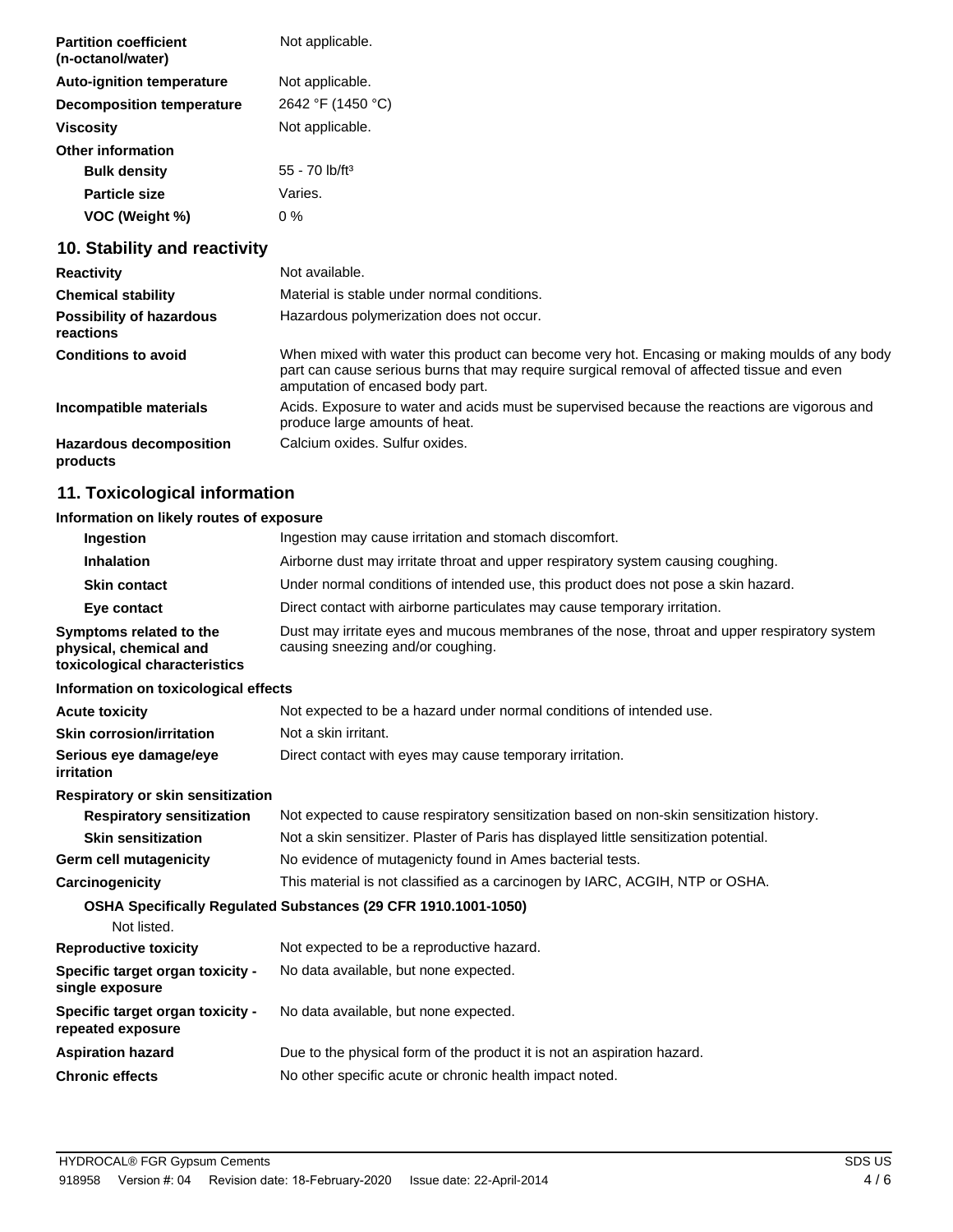## **12. Ecological information**

| <b>Ecotoxicity</b>                                                             | The product components are not classified as environmentally hazardous. However, this does not<br>exclude the possibility that large or frequent spills can have a harmful or damaging effect on the<br>environment. |  |                                                            |  |
|--------------------------------------------------------------------------------|----------------------------------------------------------------------------------------------------------------------------------------------------------------------------------------------------------------------|--|------------------------------------------------------------|--|
| <b>Components</b>                                                              | Test Results<br><b>Species</b>                                                                                                                                                                                       |  |                                                            |  |
| Plaster of Paris (Calcium Sulfate Hemihydrate CAS 10034-76-1) (CAS 26499-65-0) |                                                                                                                                                                                                                      |  |                                                            |  |
| <b>Aquatic</b>                                                                 |                                                                                                                                                                                                                      |  |                                                            |  |
| Fish                                                                           | LC50                                                                                                                                                                                                                 |  | Fathead minnow (Pimephales promelas) > 1970 mg/l, 96 hours |  |
| Persistence and degradability                                                  | Calcium sulfate dissolves in water forming calcium and sulfate ions.                                                                                                                                                 |  |                                                            |  |
| <b>Bioaccumulative potential</b>                                               | Bioaccumulation is not expected.                                                                                                                                                                                     |  |                                                            |  |
| <b>Mobility in soil</b>                                                        | No data available.                                                                                                                                                                                                   |  |                                                            |  |
| Other adverse effects                                                          | None expected.                                                                                                                                                                                                       |  |                                                            |  |

## **13. Disposal considerations**

| <b>Disposal instructions</b>             | Dispose in accordance with applicable federal, state, and local regulations. Recycle responsibly. |
|------------------------------------------|---------------------------------------------------------------------------------------------------|
| <b>Local disposal regulations</b>        | Dispose of in accordance with local regulations.                                                  |
| Hazardous waste code                     | Not regulated.                                                                                    |
| Waste from residues / unused<br>products | Dispose of in accordance with local regulations.                                                  |
| Contaminated packaging                   | Dispose of in accordance with local regulations.                                                  |

## **14. Transport information**

#### **DOT**

Not regulated as dangerous goods.

### **IATA**

Not regulated as dangerous goods.

#### **IMDG**

Not regulated as dangerous goods.

**Transport in bulk according to** Not applicable. This product is a solid. Therefore, bulk transport is governed by IMSBC code. **Annex II of MARPOL 73/78 and the IBC Code**

## **15. Regulatory information**

**US federal regulations** This product is not known to be a "Hazardous Chemical" as defined by the OSHA Hazard Communication Standard 29 CFR 1910.1200.

### **TSCA Section 12(b) Export Notification (40 CFR 707, Subpt. D)**

Not regulated.

**OSHA Specifically Regulated Substances (29 CFR 1910.1001-1050)**

Not listed.

**CERCLA Hazardous Substance List (40 CFR 302.4)**

Not listed.

**Superfund Amendments and Reauthorization Act of 1986 (SARA)**

**Hazard categories** Immediate Hazard - No

Delayed Hazard - No Fire Hazard - No Pressure Hazard - No Reactivity Hazard - No

## **SARA 302 Extremely hazardous substance**

Not listed.

#### **SARA 311/312 Hazardous** No

**chemical**

## **SARA 313 (TRI reporting)**

Not regulated.